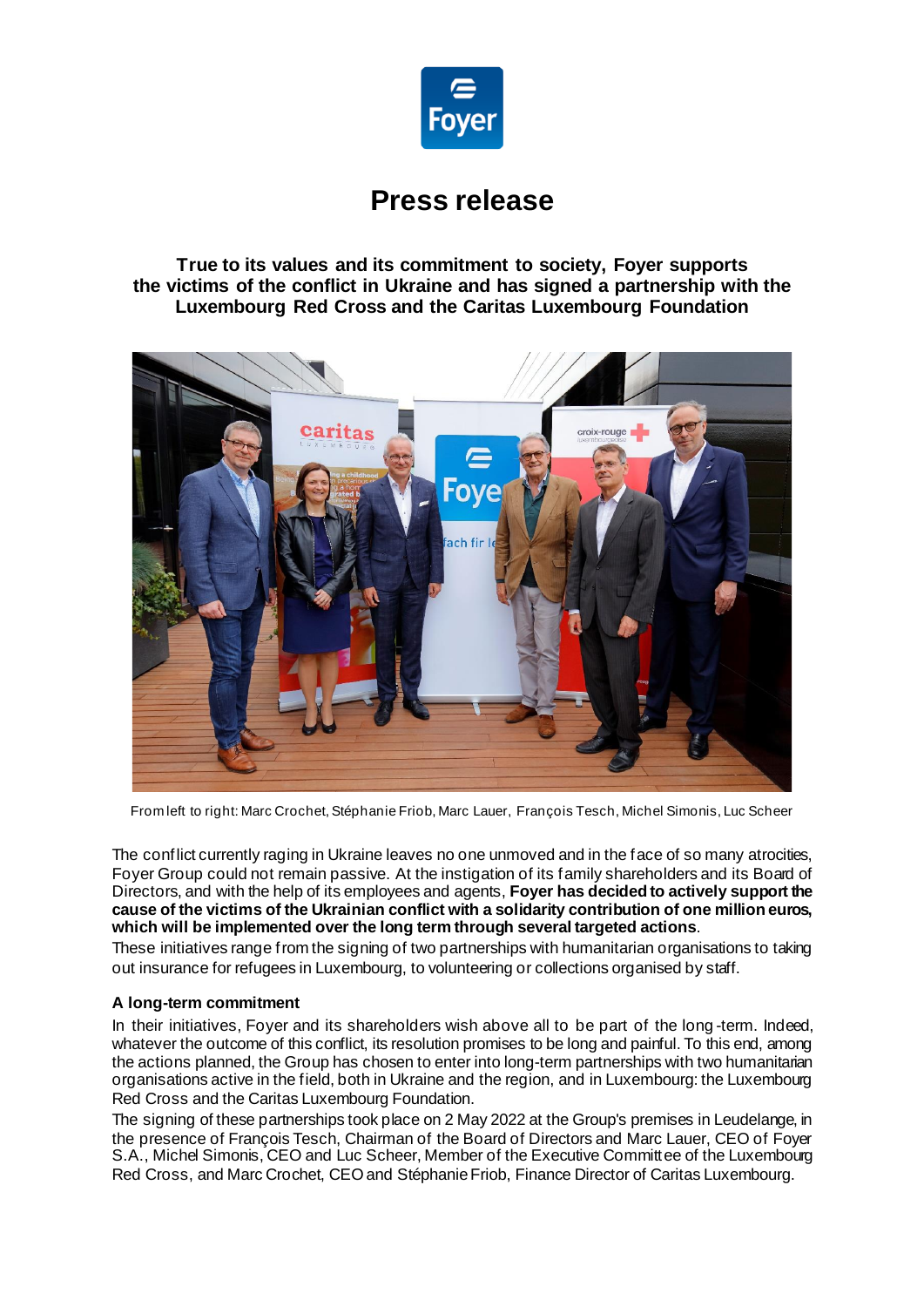In an open collaboration model, the two organisations will propose to Foyer humanitarian and solidarity projects that are important to them in relation to the Ukrainian crisis, which the Group will analyse before validating them. Two projects are already underway, one with the Red Cross, to provide third party liability and fire insurance for housing provided by citizens in Luxembourg for refugees, and the other with Caritas, to support the organisation's local branch in Moldova, a country bordering Ukraine that is struggling to cope with the influx of displaced people. Other projects will follow, with the aim of providing help and support to those affected by the war.

## **A responsible insurer**

Since the beginning of the conflict, Foyer Group, with the help of its agents, had already taken steps to support its customers who are hosting Ukrainian refugees in their homes or in accommodation they own. These customers and the refugees they host are thus covered by third party liability and fire insurance at no extra cost.

Naturally, Foyer also participates in the effort made by several insurers in Luxembourg to insure the hundreds of cars of Ukrainian refugees in Luxembourg.

## **Solidarity is everyone's business**

For many years, the Group's employees and agents have been involved in social actions in favour of a wide variety of causes: the environment, poverty, education, microfinance, etc. This surge of solidarity towards the victims of the Ukrainian conflict complements these actions (which are also continuing), notably through collections of essential goods or the possibility for employees to benefit from volunteer hours during working hours. In a world that is more uncertain than ever, these actions in favour of Ukraine, but also for all other causes, are small drops that make big rivers.

Leudelange, 3 May 2022

**Foyer Group** Press contact: Alice Bodart e-mail[: presse@foyer.lu](mailto:presse@foyer.lu) Tel.: (+352) 437 43 3227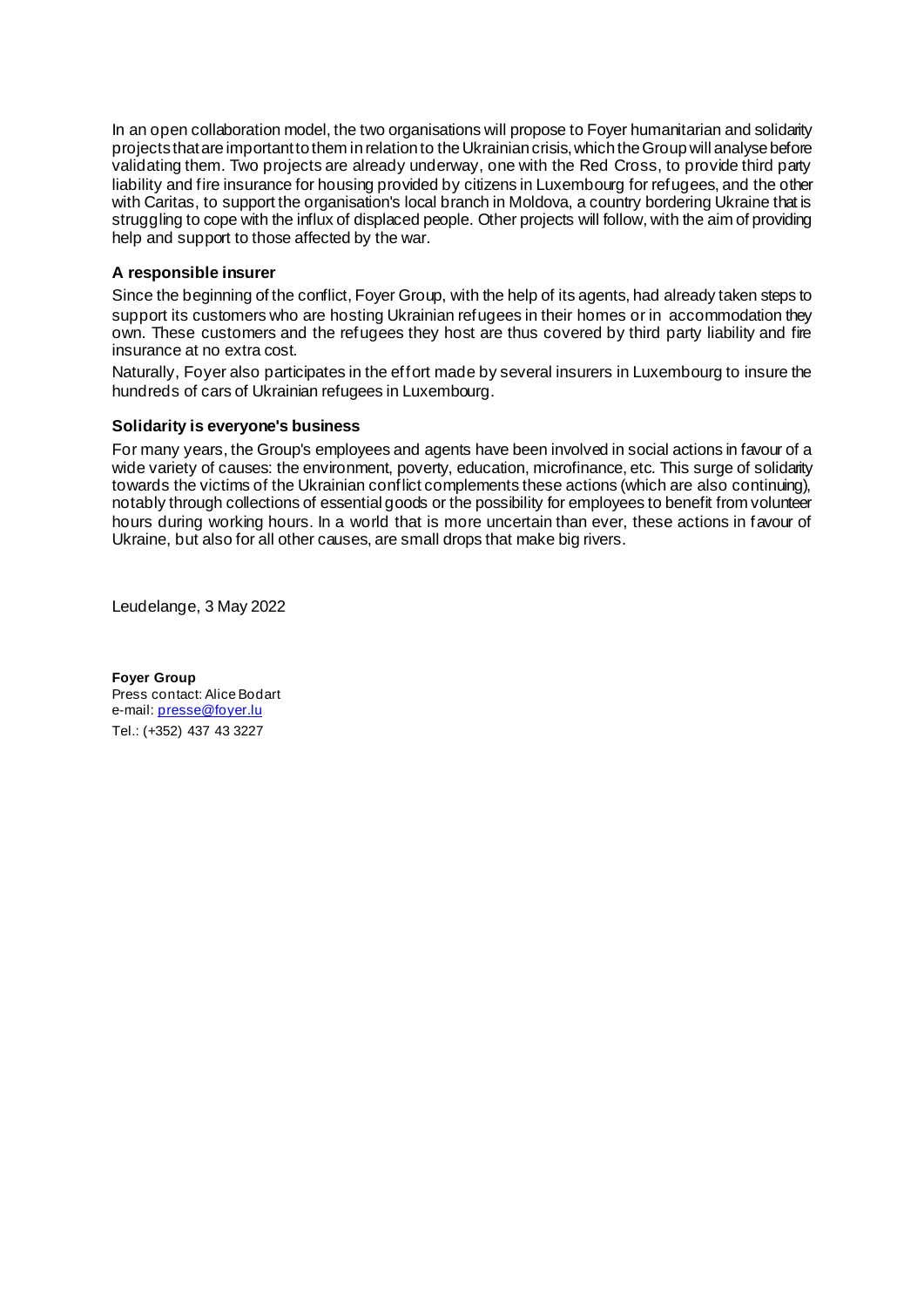

*François Tesch, Chairman of the Board of Foyer S.A.:*

*It is natural for a company like ours to take responsibility in such a crisis. How can one remain unmoved in the face of so much abuse and distress?*

*I am convinced that by helping the victims of war and refugees, we are also defending our model of society, based on democracy and freedom.*

# *Michel Simonis, CEO of the Luxembourg Red Cross:*



*Through its commitment to helping the victims of the conflict in Ukraine, Foyer enables us to offer some security and stability to people whose lives have been turned upside down.*

*Thank you for this support, which is also a great testimony to the institutional values of the company.*





# *Marc Crochet, CEO of the Caritas Luxembourg Foundation:*



*I thank Foyer for its support. This is the largest donation we have received to date.*

*Foyer Group's commitment to people fleeing the war in Ukraine is exemplary and I congratulate them. Thank you.*